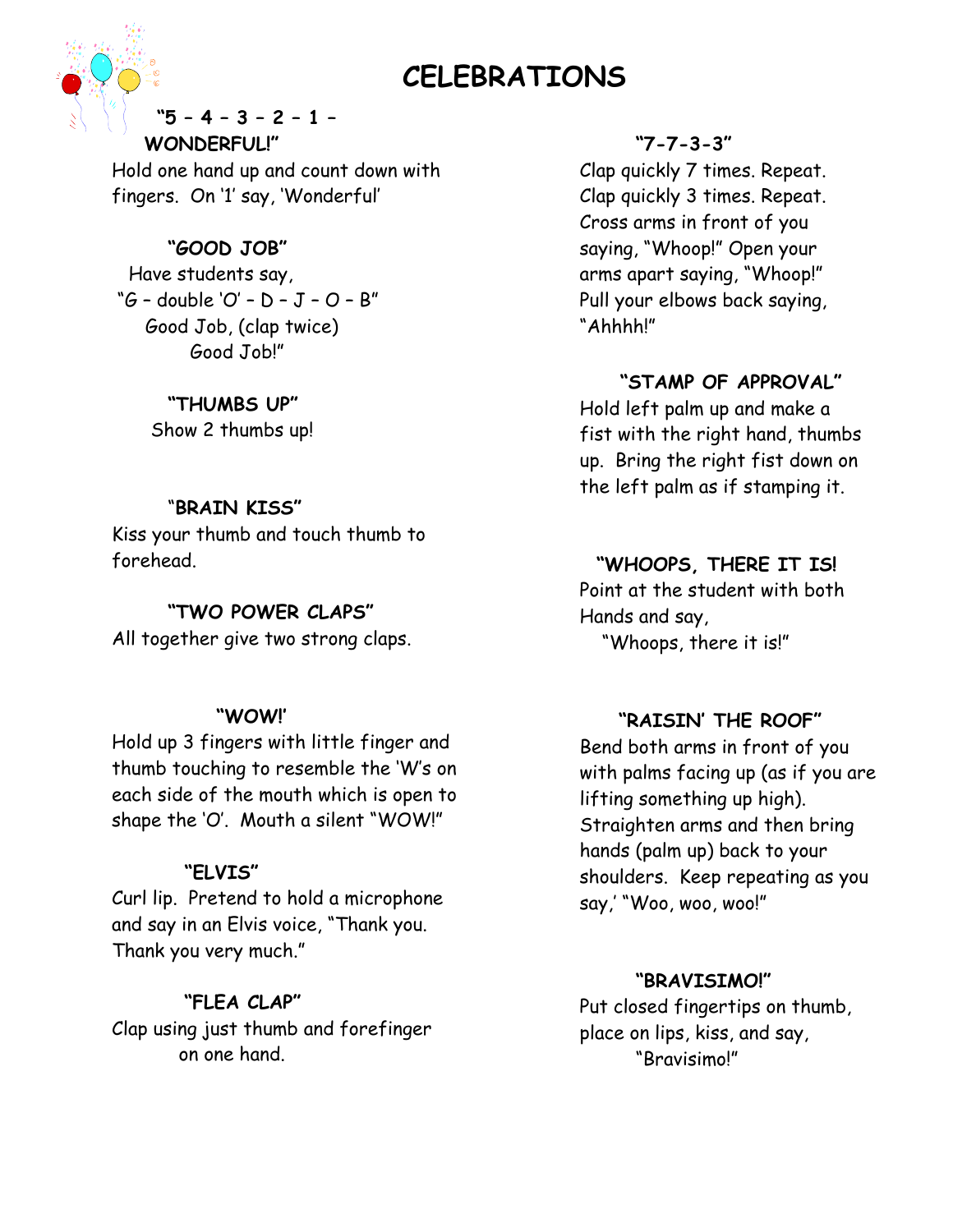## **"WE LIKE THE WAY YOU DO IT!"**

Say, "We like the you do it and you're very, very bright and while we're on the subject, you do it just right!"

## **A+**

Have students use both hands to make fists and put thumbs and forefingers together making the letter, 'A'. Then use the forefingers to make a plus sign and say, "A PLUS!"

## **"BUTTERFLY CLAP"**

Hook thumbs together with palms facing in, and move fingers back and forth in a fluttering motion.

### **"PIRATE"**

Cover your right eye with the palm of your hand and drag your leg. Say, "AARGH! You did a good job, Mate!"

## **"COWBOY CHEER"**

Put hand in the air and make circular motion saying, "Yee Haw!"

### **"MAMA MIA"**

Pretend to twirl a pizza. Toss it into the air and catch it. Say, "Mama Mia!"

#### **" A PAT ON THE BACK"**

Put one hand up in the air, reach around and pat yourself on the back.

# **"CAR WASH"**

Have students make hand motions as if they are washing a car and say, "OOOOH! You shine so bright!"

#### **"HIP, HIP HOORAY!"**

Put your right hand on your right hip. Say, "Hip!" Put your left hand on your left hip and say, "Hip!". Throw both arms in the air and say, "Hooray!"

### **"HOWDY COWPOKE"**

Pretend to swing a rope above your head as you say, "You did a good job, you did it out loud. You make us might proud." Shout, "YAHOO!" Wave and say, "Howdy, Cowpoke!"

#### **"SWISH!"**

Pretend to shoot a basketball and say, "He/She shoots, He/She scores!"

#### **"I LIKE IT!"**

Say, "I like it, I love it, I want some more of it."

#### "**DONKEY**"

Make fists and put them in the air by your head. Put your right leg back and as you move your arms out and leg back (like you're kicking) say, "He-aw, he-aw, He/She always does a good job!"

### **"FIELD GOAL"**

Hold up your arms to indicate a field goal and say, "It's good!"